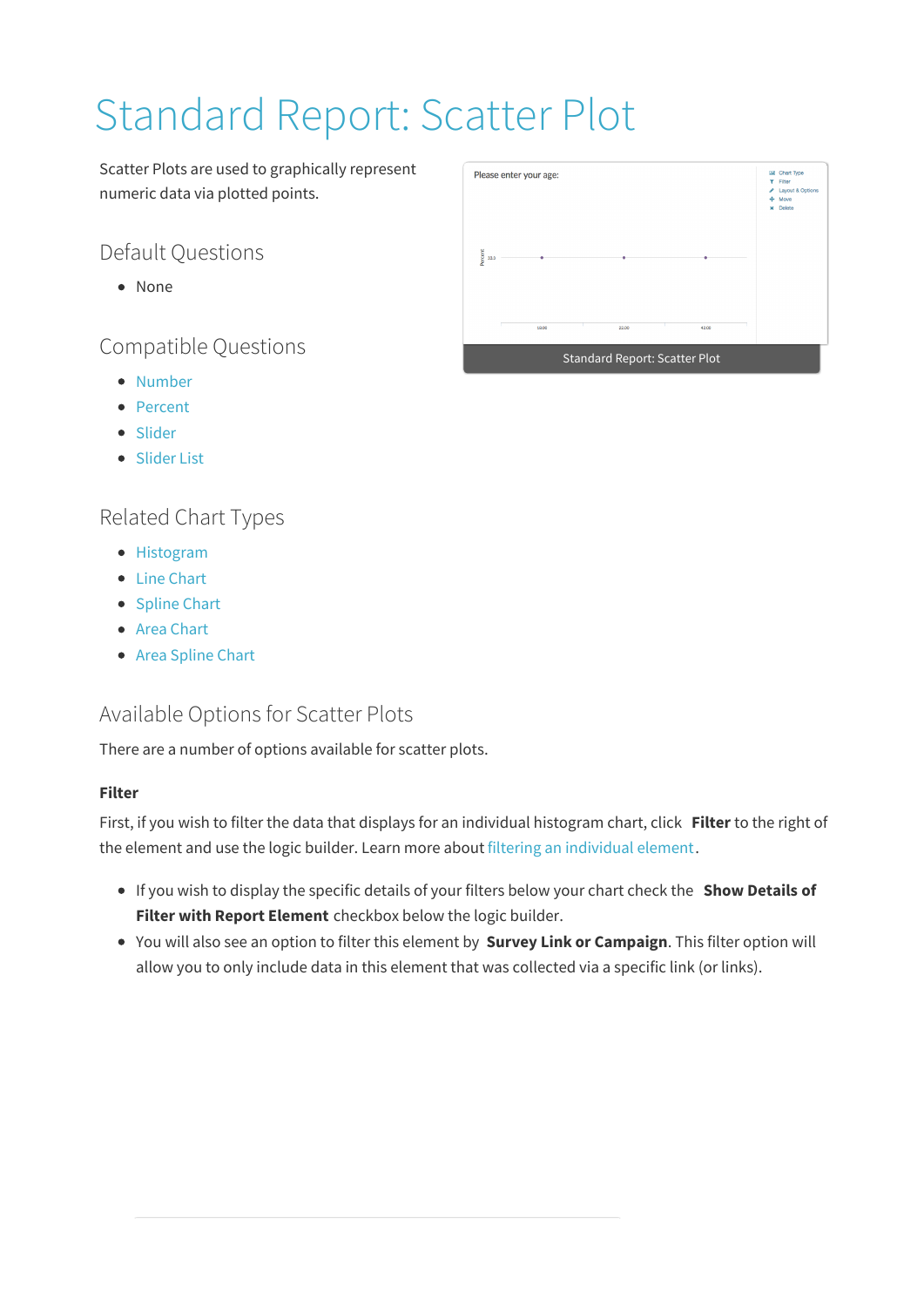| <b>Edit Report Element</b>                         |             |
|----------------------------------------------------|-------------|
| <b>Chart Type</b><br>Filter<br>Layout & Options    |             |
|                                                    |             |
| <b>Remove All Logic</b>                            |             |
| ÷<br>is exactly equal t♦<br>--Select a condition-- |             |
| + Add Condition                                    | + Add Group |
| Show Details of Filter with Report Element         |             |
| > Filter by Survey Link or Campaign                |             |
|                                                    |             |

#### **Chart Type Tab**

If you want to explore other compatible chart types, click **Chart Type** to the right of the element and select a different chart type from the available options.



#### **Layout & Options Tab**

To explore even more options, review the settings available within the **Layout & Options** section.

#### **Question Options**

- **Chart** Include or exclude the main chart.
- **Statistics** See below list of available statistics for this chart type.

#### **Chart Options**

- **Chart Size** You can adjust the chart size small, medium, or large.
- **Axis Values** Elect to display **Option Counts** rather than the default **Option Percents** for your axis values.

### Available Statistics

Total Responses